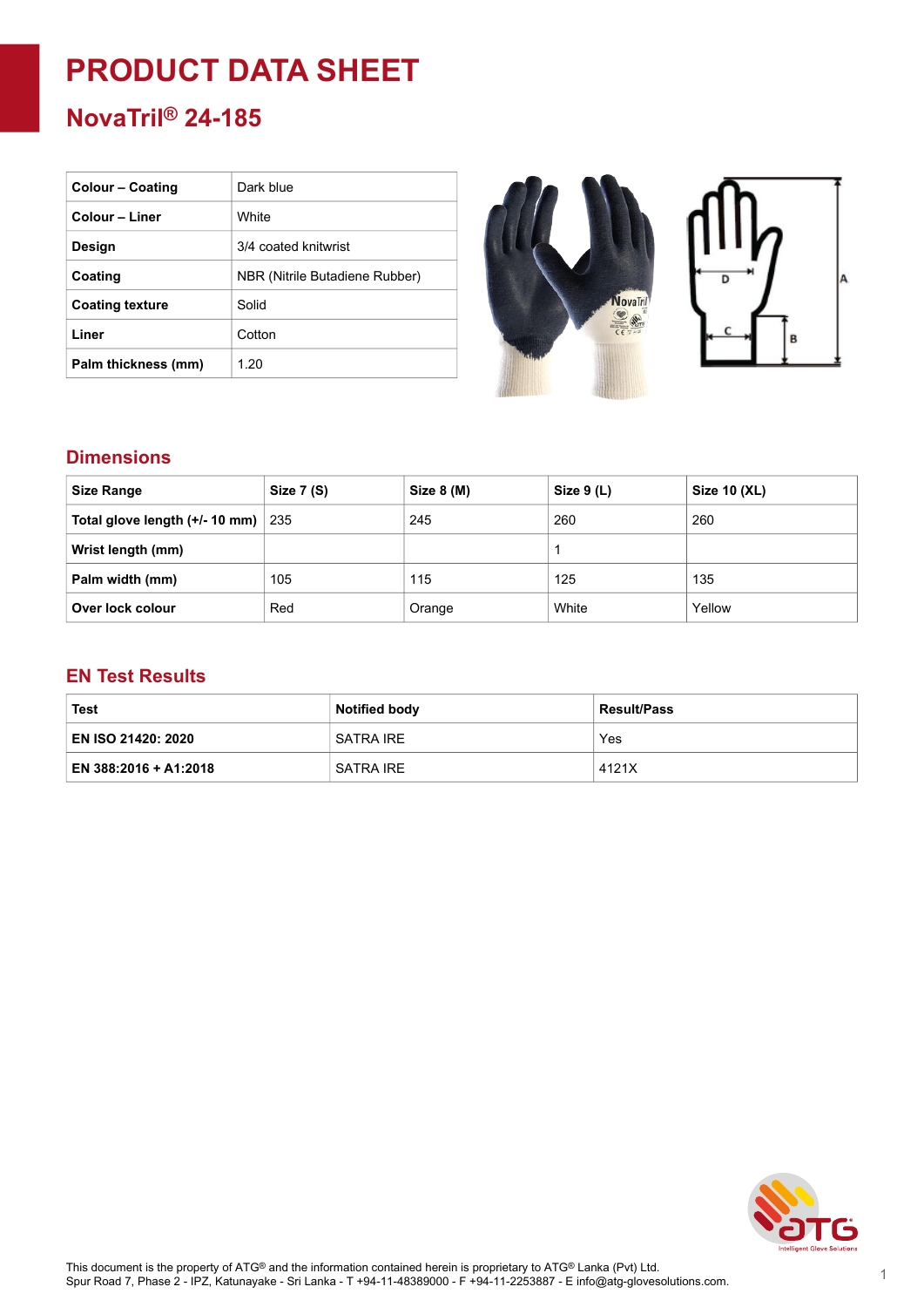## **PRODUCT DATA SHEET**

### **NovaTril® 24-185**

#### **Typical Performance Values**

| <b>EN ISO 21420 Dexterity</b>                | Level 5               |
|----------------------------------------------|-----------------------|
| EN 388:2016 + A1:2018 A. Abrasion Resistance | $>8000$ Cycles        |
| EN 388:2016 + A1:2018 B. Cut Resistance      | $> 1.2$ index         |
| EN 388:2016 + A1:2018 C. Tear Resistance     | > 25 newtons          |
| EN 388:2016 + A1:2018 D. Puncture Resistance | > 20 newtons          |
| EN 388:2016 + A1:2018 E. Cut Resistance ISO  | EN 388:2016 + A1:2018 |

#### **HandCare ®**

| <b>Skin Health Alliance Dermatologially Accredited</b>            | Yes |
|-------------------------------------------------------------------|-----|
| <b>REACH compliant</b>                                            | Yes |
| Standard 100 by OEKO-TEX® (08.BH.57867 Hohenstein HTTI) Certified |     |
| <b>Sanitized®</b>                                                 | Yes |



#### **Special features**

**Silicone free** Yes